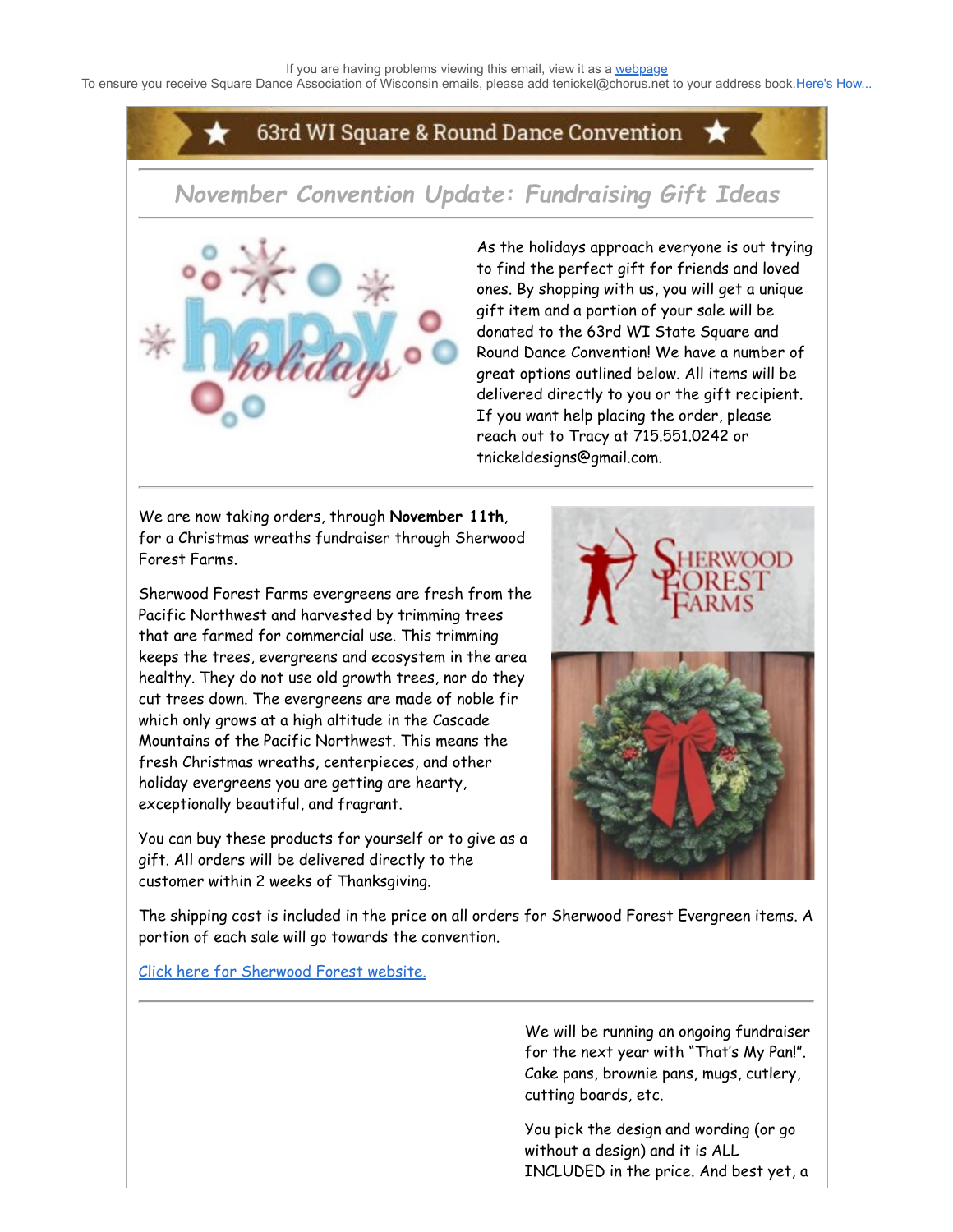

Original Cake Pan

#### delivered to you there.

[Click here for "That's My Pan" website.](https://www.thatsmypan.biz/FRWI69745)

portion of the sale price goes to the convention.

Bring your pan to the next Square Dance Club potluck or to your next Family Reunion. Have one created special for that next great gift idea! With this program there are two different websites. One allows you to order and have shipped directly to you or friends and family. The other allows you to order as part of the group. Your product will be brought to a local dance and





A sample will be available to view/smell at local area dances. To order, you can go online to [abbycandles.com](http://abbycandles.com/) and shop, then enter our **seller's ID: 67344** during check out. You can pay to ship directly to you or you can have it sent to the group and we will deliver it to a local dance. Or you can place your order at a local dance with a convention committee member.



We will again be offering the Kwik Trip Gift Cards. Kwik Trip Cards are a Scrip Gift Card Program which allows our nonprofit organization to purchase Kwik Trip, Inc. Gift Cards and sell them to you.

We will raise funds on each card sold. In addition, if you use the cards to purchase in-store merchandise, our convention will earn an additional 10% rebate. Cards are available in the following denominations: \$10, \$20, \$25, \$50, and \$100. Please contact Sharon or Tracy to order.

Sharon: sla13bjt@outlook.com - Tracy: